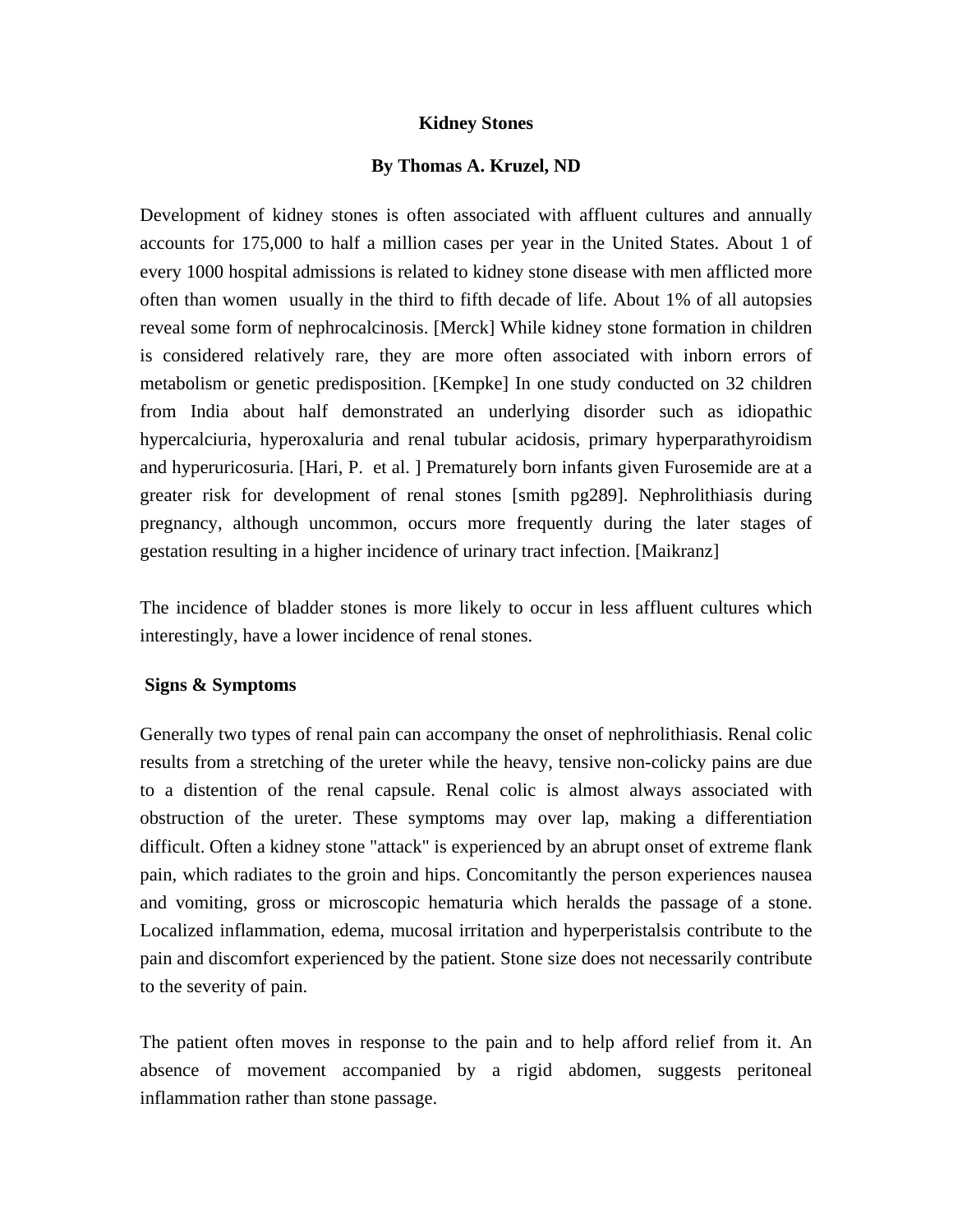Hematuria and pyuria [see lab] are present to varying degrees and may range from frank hematuria and pyuria to an aseptic urine and few symptoms. A urinary microscopic exam which is void of WBC's suggests pyonephrosis. Pyonephrosis, pus accumulation in the renal pelvis, carries with it the danger that a renocutaneous fistula may develop as the infection spreads.

The presence of a fever signifies an accompanying infection and constitutes an emergency due to the increased chance of sepsis. Tachycardia, hypotension and flushing of the skin may also accompany the condition.

Costoveterbral angle tenderness may be absent or markedly tender and is not a reliable sign for the presence of a kidney stone. Kidney punch test may or may not be present for the same reasons. If the kidney is hydronephrotic it may be palpable if the obstruction is upper ureter and acute. It can not be relied upon in chronic obstruction. Elicitation of a neurological pain reflex may occur by pressing on the region over the kidneys and noting a retracting of the abdominal muscles or of the reactive leg. This is nonspecific however and may be due to other conditions as well.

The presence of nausea and vomiting usually signifies upper urinary tract obstruction as similar spinal reflex centers are stimulated by the irritation. Intravenous fluid replacement is in order if the condition is on-going and severe, and signs of dehydration and electrolyte imbalance are present. Intravenous fluid replacement should not be used to increase urinary flow however, only to achieve a euvolemic state and correct an electrolyte imbalance.

During an acute passage of a kidney stone the body will initiate several defense mechanisms. There will often be an increase in the thirst mechanism as the body attempts to flush out the stone. Secondly, there will be an increase in frequency of urination for the same reasons, and thirdly, the body will attempt to change the urinary pH in response to the presence of an infection. This latter mechanism may be detrimental to the condition as in the case of triple phosphate stones which thrive in an alkaline environment.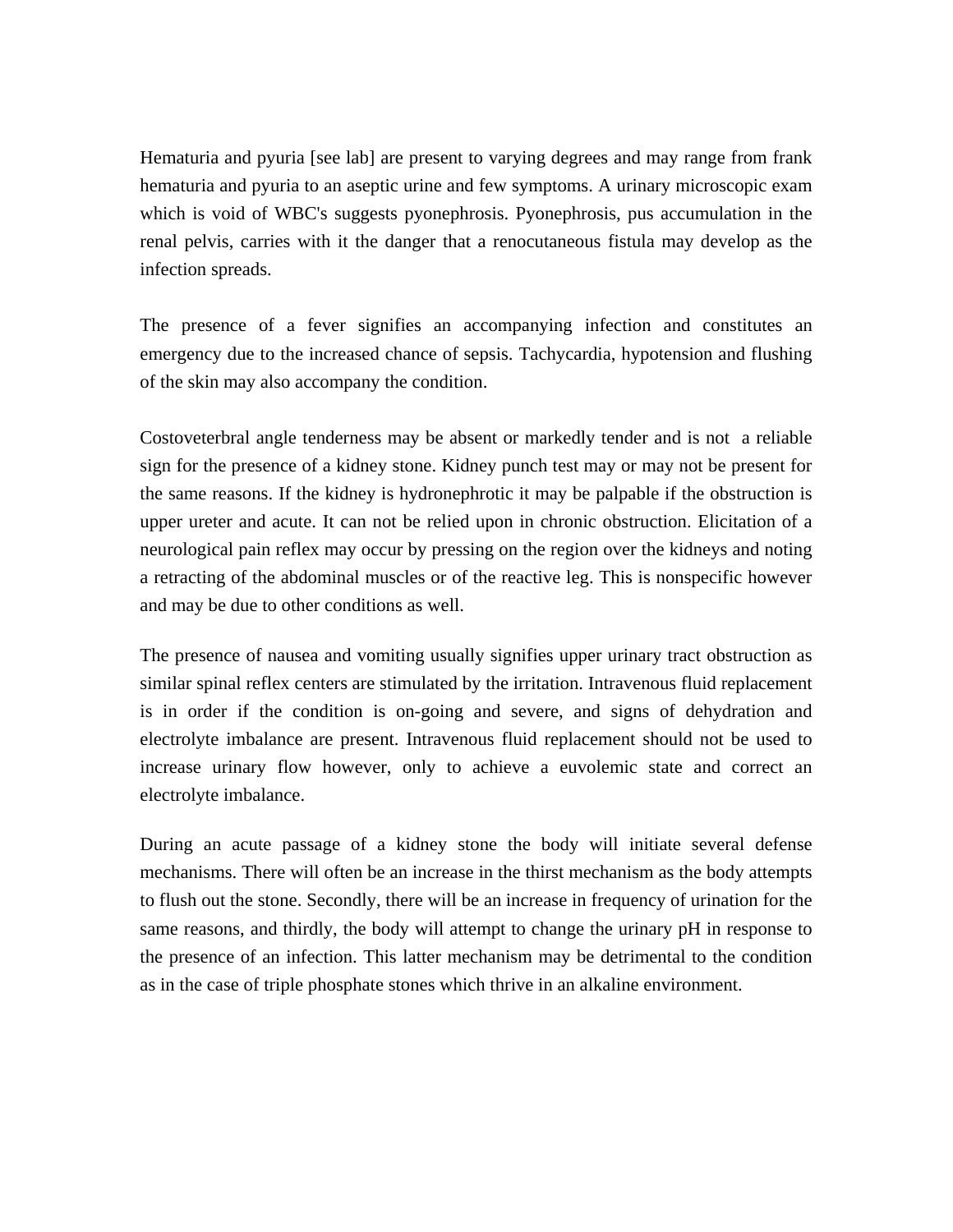## **Stone Formation**

Kidney stones are most often composed of a mixture of calcium oxalate and calcium phosphate. Those being composed primarily of calcium phosphate suggest that the urine is primarily alkaline or that a primary hyperparathyroidism, renal tubular acidosis, alkali therapy or milk-alkali syndrome is present.

Stones measuring less than 5 mm in diameter are more likely to be passed with there being less chance of stone passage if it is greater than 7 mm. Under certain conditions renal failure can occur with nephrocalcinosis from hyperparathyroidism, renal tubular acidosis or staghorn calculus formation. Obstruction of a unilateral kidney takes place if the stone becomes lodged in the ureter or at the vesicle/ureter junction, its smallest point.

About 40% of all persons who develop a stone will suffer a recurrence within the next 5 years and an additional 40% within the following 25 years. Certain individuals who have a genetic predisposition toward developing kidney stones (i.e.. a positive family history) may develop them at frequent and varying intervals.

Kidney stone formation depends upon several factors which, when found in combination, allows for stone formation. Most importantly is an increased concentration of urinary crystalloid substances either through increased out put or low urinary volume. Urinary pH, ionic strength of the solute and complexation are required for stone nucleation and subsequent formation. A decrease in inhibitors such as magnesium, citrate, pyrophosphate and nephrocalcin [ref] or an increase in promoter substances is also needed.

Tamm-Horesfall protein (THP), a mucoprotein secreted in the kidney, acts to reduce formation of aggregates of stone complexes and is found in lower amounts in chronic stone formers. Other studies have found that THP has a dual role as a modifier of crystal aggregation. In solutions with high pH and low concentrations of calcium and THP, THP acts as a powerful inhibitor of calcium oxalate crystal aggregation. Conversely, solutions with low pH and high concentrations of calcium and THP, favor self-aggregation of THP molecules which lowers their inhibitory activity against calcium oxalate crystal aggregation. [Hess, B.]

Several theories of stone formation have been proposed such as the stone matrix, nucleation and crystal inhibitor theories. Each seems to provide reasonable scenario's for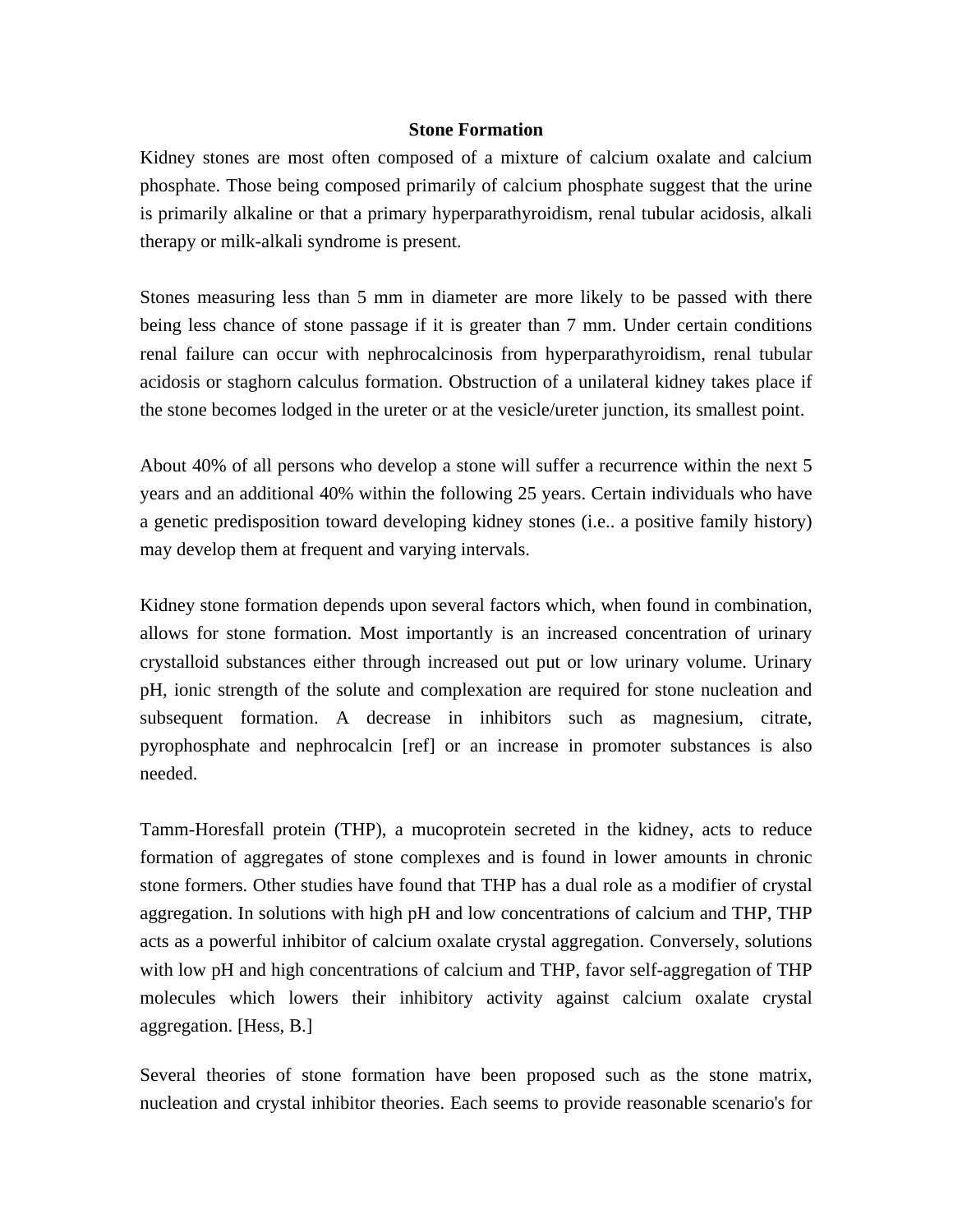stone formation, but exceptions to all of them can be found. Generally a combination of all of them is felt to be part of stone formation. Nucleation generally begins on the epithelium once the solubility product constant  $[K_{sp}]$  of the substance has been reached. Stone growth then proceeds either by growth of the original nidus or attachment of aggregates formed in other locations. Anatomical conditions such as polycystic kidneys, horseshoe kidney and medullary sponge kidney increase the risk of stone formation.

## **Types of Stones**

**Calcium oxalate/phosphate stones** are the most common variety accounting for about 75% of all episodes. The chemical composition will vary slightly from occurrence to occurrence but generally has a matrix comprised of calcium, phosphate and oxalate. These are always seen in an acid urine (pH less than 6.5).

**Struvite stones** (Ammonium-Magnesium-Phosphate) occur about 15% of the time, are primarily found in women and may frequently reoccur. Their formation is associated with chronic urinary tract infections. Urea splitting microorganisms such as Klebsiella, Mycoplasma, Proteus, Pseudomonas, Providencia, and Staphylococci increase the urine pH to greater than 6.8 leading to stone formation. The danger with Struvite stone formation is that they can form and enlarge rapidly resulting in obstruction of the renal calyx.

**Uric acid** stone formation (5% to 10%) is usually found in males and is associated with a chronically low urinary pH (less than 5.5). Increases in serum uric acid levels do not usually accompany stone formation as does the presence of gout. Higher incidences are seen in patients with myeloproliferative disorders or cancer patients on cytotoxic drugs. Uric acid stones are not visible on x-ray due to the lack of calcium in the matrix.

**Cystine** stone formation (1% to 2%) is due to an inborn error of metabolism resulting in excess intestinal and renal tubule absorption. High pH levels are needed (greater than 7.5) in order for cystine stones to form, with the process being independent of crystal inhibitors. Despite treatment, high recurrence rates are often seen.

**Xanthine** stone formation is associated with a deficiency of xanthine oxidase, occurring in about 25% of persons with this deficit. While higher levels of xanthine are found in the urine of patients on allopurinol for the treatment of gout, xanthene stone formation has not been reported.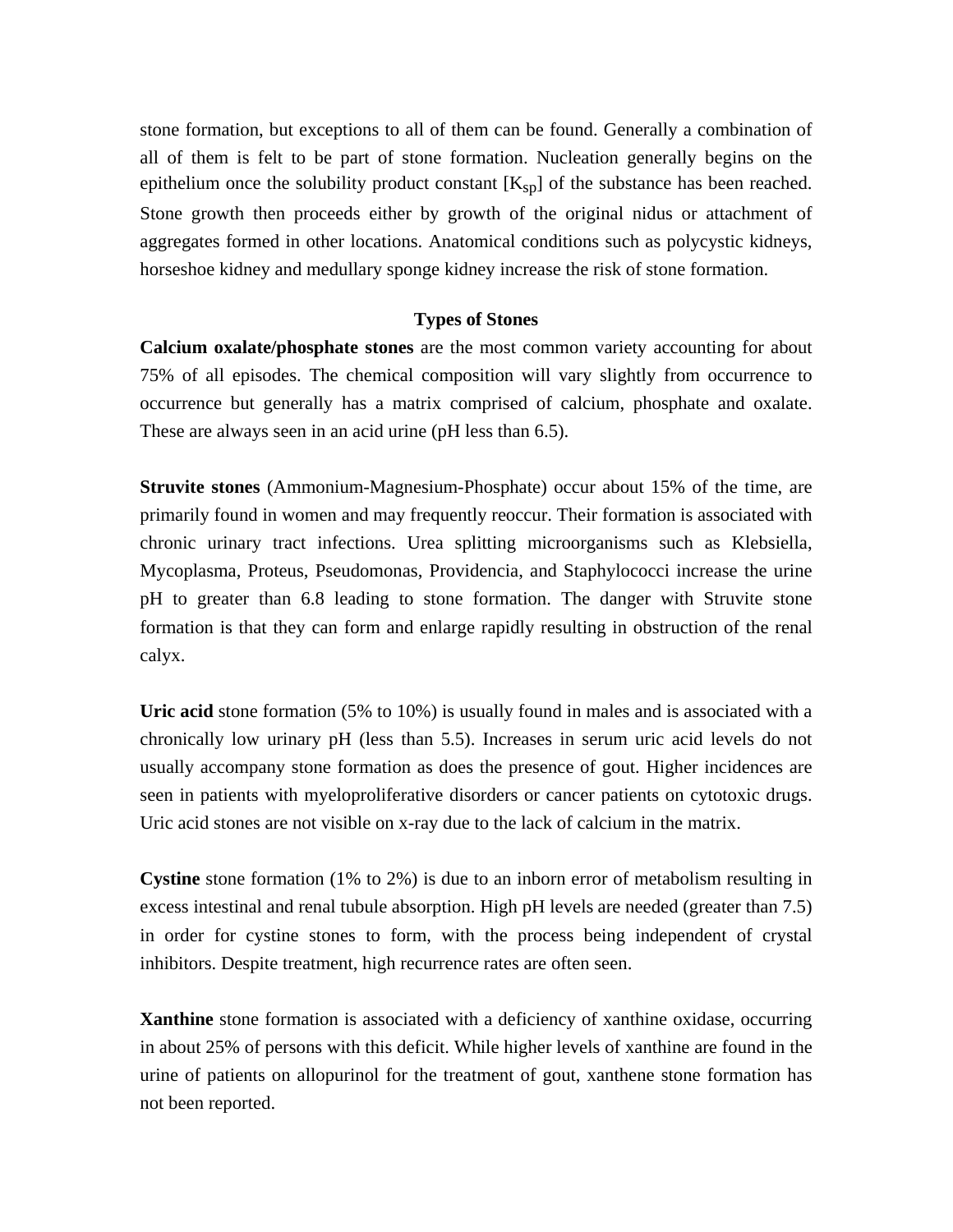#### **Differential Diagnosis of Nephrolithiasis**

Kidney stones confined to the renal pelvis will radiate to the flank and the upper anterior abdominal quadrant which may mimic the pain of cholecystitis if on the right and gastritis, pancreatitis or colitis if on the left. Upper to mid-ureter stones may also be confused for an acute appendicitis or diverticulitis as they radiate towards the inguinal canal or lower abdominal quadrant. Distal ureter stone pain radiates into the ilioinguinal region and testis in males and labia majora in females. A consideration of testicular torsion, epididymitis, torsion of the ovary, salpingitis or a ruptured ovarian cyst must be part of the differential diagnosis.

## **RISK Factors:**

A low urinary output does not necessarily predispose the patient to stone formation as the ability of the kidney to concentrate as well as an availability of solutes also contributes. Some studies suggest that the incidence of calcium stone formation rises if the total urinary output is less than 1500 ml/day.

Urinary calcium levels greater than 300 mg/day in males and greater than 250 mg/day in females (or greater than 4 mg/kg) is considered abnormal and a predisposing factor to stone formation. Ideally less than 200 mg/day is considered normal on a dietary intake of 600 to 800 mg/day.[Jacobs et al.] A number of conditions predispose the person to excess calcium excretion such as renal tubular acidosis, sarcoidosis, primary hyperparathyroidism and various familial hypercalcuric syndromes. Primary hyperparathyroidism is more often found in middle-aged women or older. A determination of hyperparathyroidism need not be considered unless the serum calcium level is consistently high, the serum calcium/phosphorus level is less than 1.5 and the calcium X phosphorus value is greater than 50.

Urinary excretion of calcium and oxalate in children varies throughout the first few years of life then stabilizes by about age 6 years. In children who are stone formers, higher amounts of calcium are excreted relative to oxalate and restriction of calcium intake helps to correct the disproportion. More recently normal values in pediatric patients based on urinary calcium/creatinine (Ca/Cr) and oxalate/creatinine (Ox/Cr) ratios has been established in order to monitor dietary intakes better. [Reusz, G. S. et al.]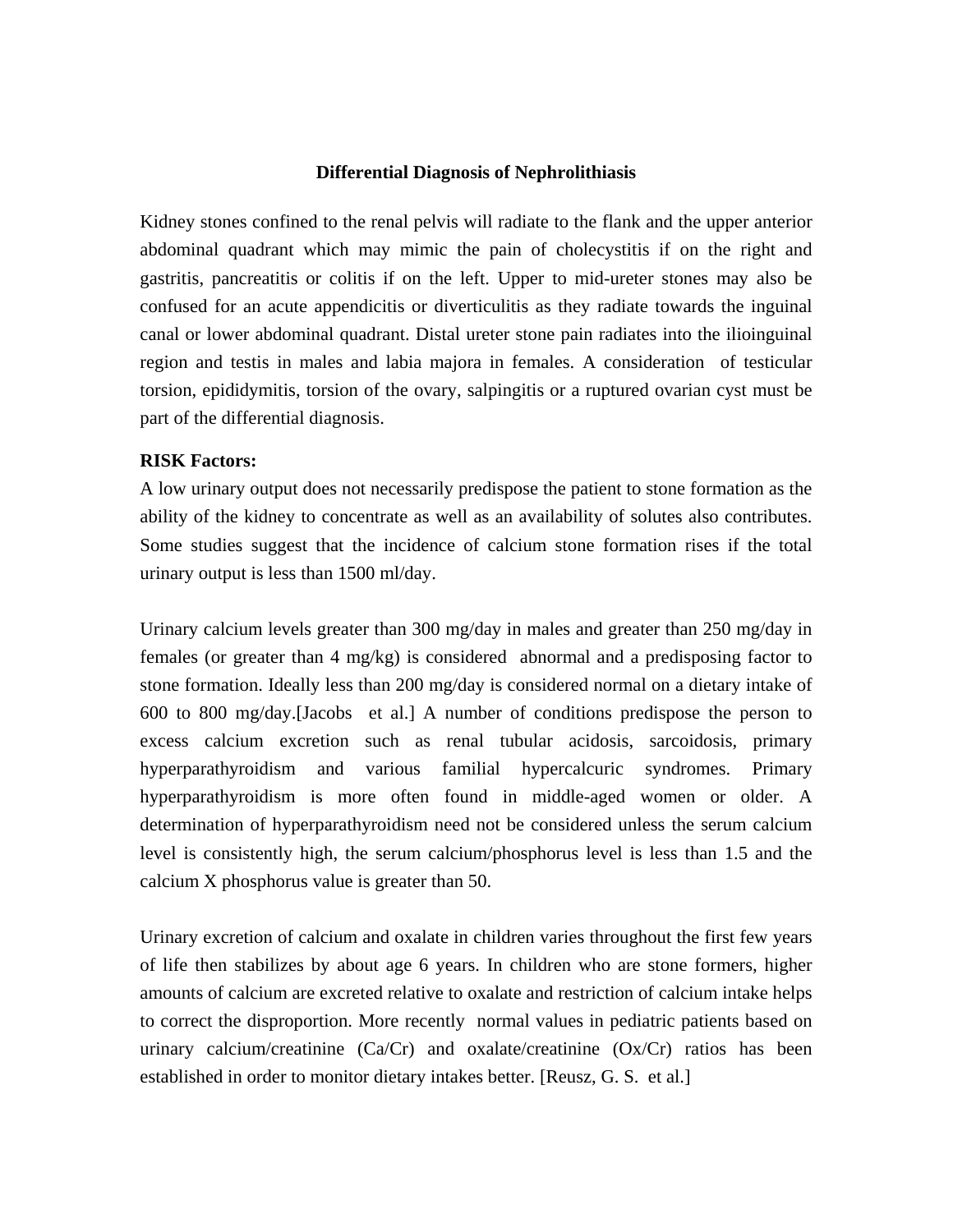Idiopathic hypercalcuria is usually found in men in their 40's to 60's and often associated with hypertension, obesity and familial tendencies. A correlation with possible affluence has been noted. Dietary sodium and high animal protein intake has been known to contribute to excess calcium excretion and contribute to idiopathic hypercalcuria.

An increased dietary intake of protein has also been shown to contribute to nephrolithiasis. However, the type of protein has not been determined and a restricting of protein intake does not seem to decrease stone formation. (protein  $\omega$  60 to 70 gms/d) Dietary calcium intake has also been shown to contribute to an increase in stone formation. Diets moderate in calcium intake ( 2 to 3 servings/day) have been proposed but no specific guidelines as to amounts have emerged.

In one study 124 out of 282 patients with calcium oxalate stones were found to be hypercalcuric on either their normal diet or one containing 1,000 mg of calcium. About half who were hypercalcuric on their normal diets exhibited a calcium excretion that fell markedly or normalized on the high calcium diet. An analysis of other factors suggested that dietary sodium was at least as important as dietary calcium and more important than other risk factors for calcium excretion. [Burtis, W. et al.] This study suggests that in at least some incidences calcium supplementation may help lower excretion levels. While the mechanism is unknown, a tie in with parathyroid levels, bone loss and other minerals should be examined.

Vitamin D seems to play an essential role in the pathogenesis of idiopathic hypercalciuria in part via intestinal hyperabsorption of calcium. Hyperabsorption of calcium, is thought to also enhance the intestinal uptake of free oxalate, thus leading to hyperoxaluria. In one study it was noted that while the serum 1,25-dihydroxyvitamin D concentration remained in the normal range, it was higher in the hypercalciuric groups. When the same study analyzed data from the 75 stone-formers, a positive correlation between the serum concentration of 1,25-dihydroxyvitamin D and urinary calcium and urinary oxalate excretion was seen. The conclusions seem to confirm a relevant role for the vitamin D system in the pathogenesis of calcium nephrolithiasis due to increased intestinal calcium absorption, but also because of a greater intestinal absorption of oxalate, conditions leading to the occurrence of hyperoxaluria. [Giannini, S., Nobile, M. et al. ]

As noted, hyperoxaluria also contributes to kidney stone formation. Normally oxalate is excreted at between 15 to 40 mg/day and is the end product of metabolism.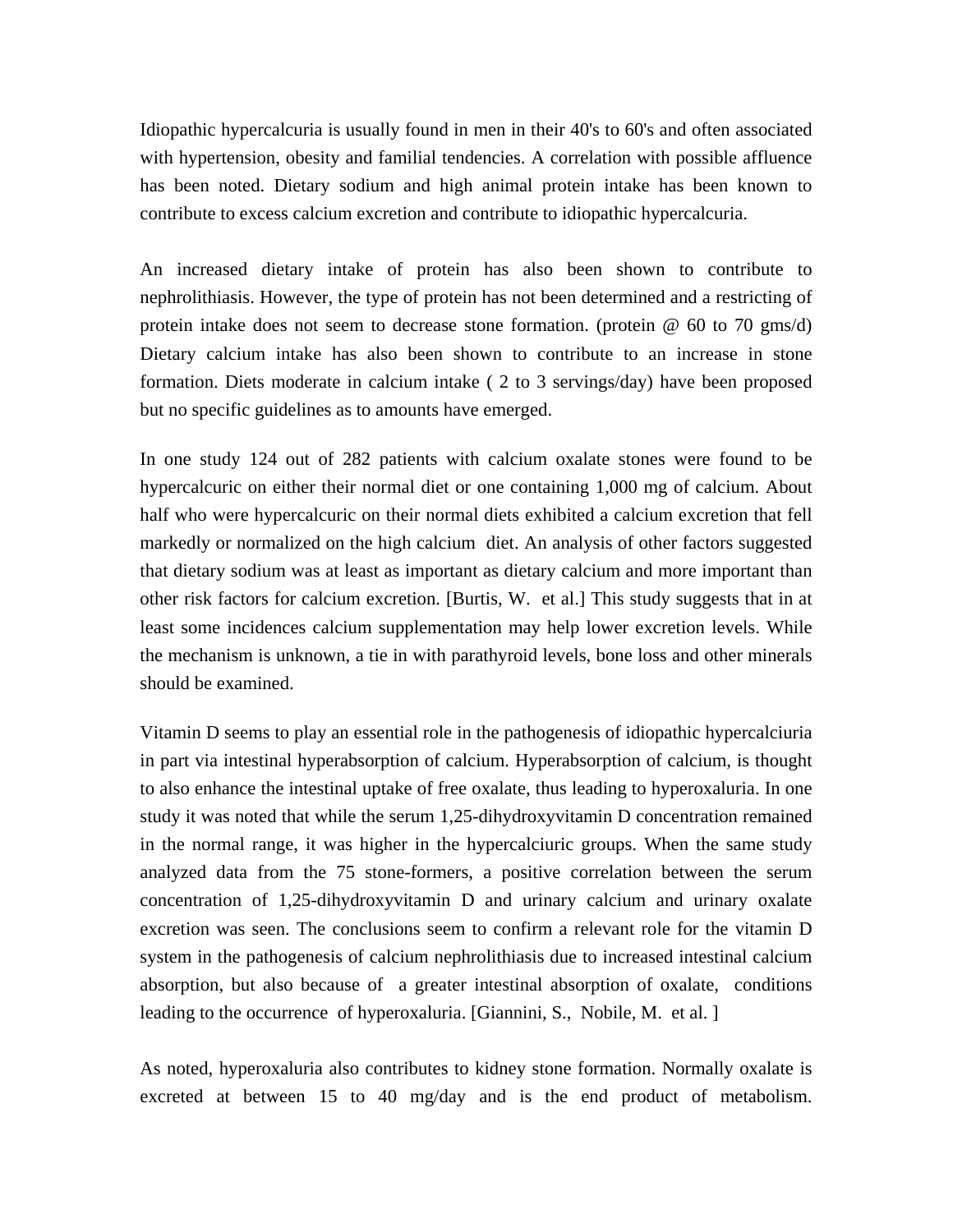Hyperoxaluria may be due to excess synthesis or excess dietary intake. Excess synthesis may be due to a congenital enzyme deficiency while excess absorption may also occur due to Crohn's disease or following ileal surgery. Magnesium supplement will help to decrease absorption of oxalate.

Citrate acts to inhibit nucleation through the formation of insoluble complexes with calcium with normal citrate excretion being approximately 300 to 900 mg/day. Higher amounts are found in premenopausal and pregnant women than in men. Idiopathic hypocitrauria is found in 10% to 40% of stone formers. Lower amounts of citrate may be associated with potassium deficiency, acidosis, renal failure, renal tubular acidosis, chronic diarrhea and chronic malabsorption. Potassium citrate can be used to treat hypocitraturia and/or renal tubular acidosis and is more useful than sodium citrate or sodium bicarbonate as excess sodium increases urinary calcium levels. Thiazide diuretics decrease urinary citrate levels possibly because of potassium depletion.

Uric acid stones occur with excessive urinary output of uric acid but may also occur with persistently acidic urines. Uric acid is much more soluble in alkaline [pH 7] than acid [pH 5] urine therefore alkalization [pH 6.5 to 7.5] of the urine becomes an effective part of the therapy. The source of the uric acid is primarily due to excesses in dietary intake. Having a low solubility constant  $(K_{SD})$  excess uric acid acts primarily as a nidus for nucleation and formation of uric acid stones. Dietary restriction of foods high in purines usually corrects the problem.

Renal calculi which are formed from chronic kidney infections can lead to other sequelae such as progressive renal failure, sepsis, perinephric abscess, pain and bleeding and constitute a more severe form of nephrolithiasis. Usually the stones are Struvite [ammonium-magnesium-phosphate] and apatite [calcium phosphate] and are found with Klebsiella, Proteus, Pseudomonas, Mycoplasma, Staphylococcus or Providencia species infections. These are urease splitting micro organisms which convert urea to ammonia resulting in an alkaline pH [pH 8 or greater] which results in the precipitation of Struviteapatite stones. Any other micro organism found will be due to a secondary infection and is not the causative agent. Formation of Struvite stones resulting in "staghorn calculi" can occur quickly once the infection has taken hold and may be asymptomatic initially, especially in the elderly. About 40% of persons who form Struvite stones have an underlying metabolic abnormality which predisposes the person to infection and stone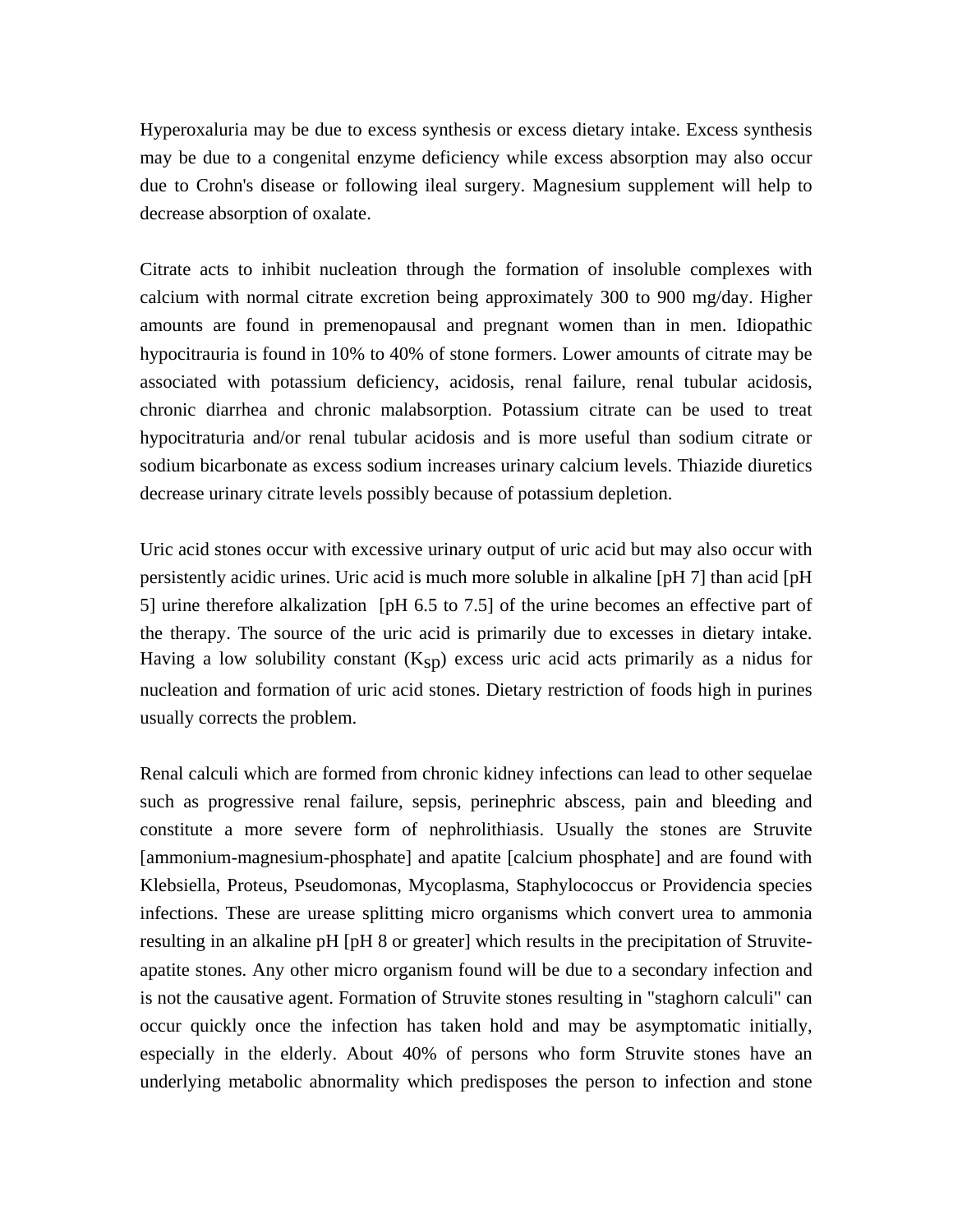formation. These stones tend to be larger over all than others and can pose severe problems with renal function.

Cystine stones are usually associated with an inherited disorder resulting in abnormal reabsorption of cystine, ornithine, arginine and lysine. [hospital medicine dec 1980] An abnormality of amino acid metabolism and impaired renal excretion are predisposing factors [Kempe pg 600]. Increasing the urinary out-put usually reduces the concentration of these amino acids, maintaining solubility and decreasing the formation of stones. Higher than normal incidences of cysteniuia and subsequent formation of stones, are found in mentally retarded children. Shock wave lithotripsy does not seem to be as effective with cystine stones as with other types [Knorr et al].

Persons who live in the Southwestern or Southern United States are at greater risk for stone formation due to the loss of fluids through the skin and lungs. The incidence increases from July to October. Low fluid intakes or intake of diuretics such as alcohol, soft drinks with caffeine, coffee or black teas also increases the risk. In a study of 45,289 men 40 to 75 years old, who had no history of kidney stones, the rates of incident stone formation within the United States were determined by region. Controlling for other risk factors, including age and relevant nutrients, it was found that the prevalence of stone disease was significantly greater in the Southeastern United States. Using the Southeast as the comparison region, a decreased risk of having a history of kidney stones was found, with the Mid-Atlantic and Northwestern regions having the lowest incidences. The authors concluded that while the Southeast region had the highest incidence, the prevalence compared to other areas of the United States was not a high as previously thought. [Curhan, G.C. et al.]

Other factors such as persons with a family history of stone formation are at greater risk. Low magnesium intake has been linked to an increase in development of kidney stones by increasing the solubility of calcium oxalate stones.[Wunderlich, W]. Diets high in red meat and fats, [the beef and brew set], high oxalate containing foods such as chocolate, tomatoes, spinach, and peanuts also predispose to stone formation. There is some evidence that the increase in kidney stone formation in children is related to excesses of dairy product intake. In one study, recurrent calcium stone formers exhibited magnesium deficiencies in erythrocytes and in total serum magnesium. [Schmiedl, A & Schwille, P]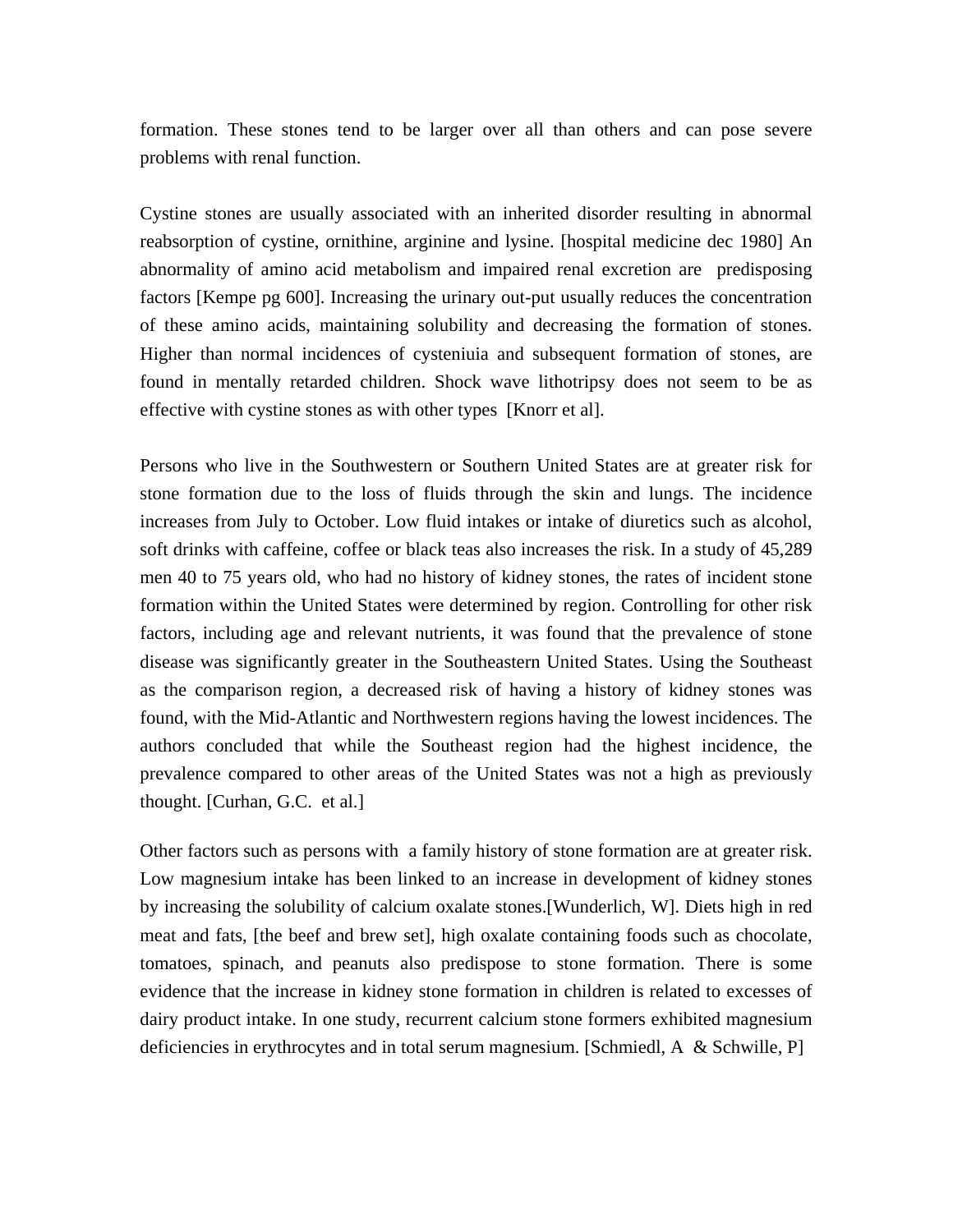Males between the ages of 30 and 50 have higher rates of stone formation as do persons with some previous insult to the kidney or GU tract such as previous infections, scarring or abnormal kidney development. It has also been noted that persons who are more sedentary have a greater tendency toward stone formation as opposed to persons who exercise or are involved in active labor. Medications such as diuretics, antihypertensives and long term use of antacids which contain silica have been implicated as well.

#### **Laboratory Evaluation of Chronic Stone Formation**

Evaluation of single incidence stone formers has to this point not thought to be necessary if there has been only one episode. This is because the side effects of the various treatments is low and there is a limited morbidity rate in most patients. However, in a retrospective analysis of stone formers, Parks and Coe [Parks JH Coe FL] found that the number of stones per episode were a predictor of whether or not the person would suffer further episodes. The study suggests that intervention and prevention may lessen recurrence of nephrolithiasis.

During an acute crises, or following ESWL, the urine should be strained for recovery of the stone. Evaluation of the sediment will reveal the nature of the stone matrix and help the physician to prescribe the appropriate dietary and fluid changes. With chronic stone formers further laboratory data needs to be obtained. A 24 hour urine for calcium, oxalate, citrate, uric acid, creatinine, total volume, pH, urea nitrogen and sodium should be obtained to help determine what imbalance exists. Preferably, conclusions about specific mineral excretion should be made after several samples are measured as these values will fluctuate with time, fluid and diet changes. The information provided is useful in developing long term dietary strategies.

> Normal 24 hour urine creatinine 15-25 mg/kg Normal 24 hour calcium <200 mg/day Normal 24 hour citrate <320 mg/day Normal 24 hour cystine <200 mg/day Normal 24 hour oxalate <44 mg/day Normal 24 hour uric acid  $\langle 600 \rangle$  mg/day

If hyperparathyroidism is suspected, or there is an underlying kidney disease, periodic serum calcium and phosphorus levels will help screen for fluctuations in the calcium and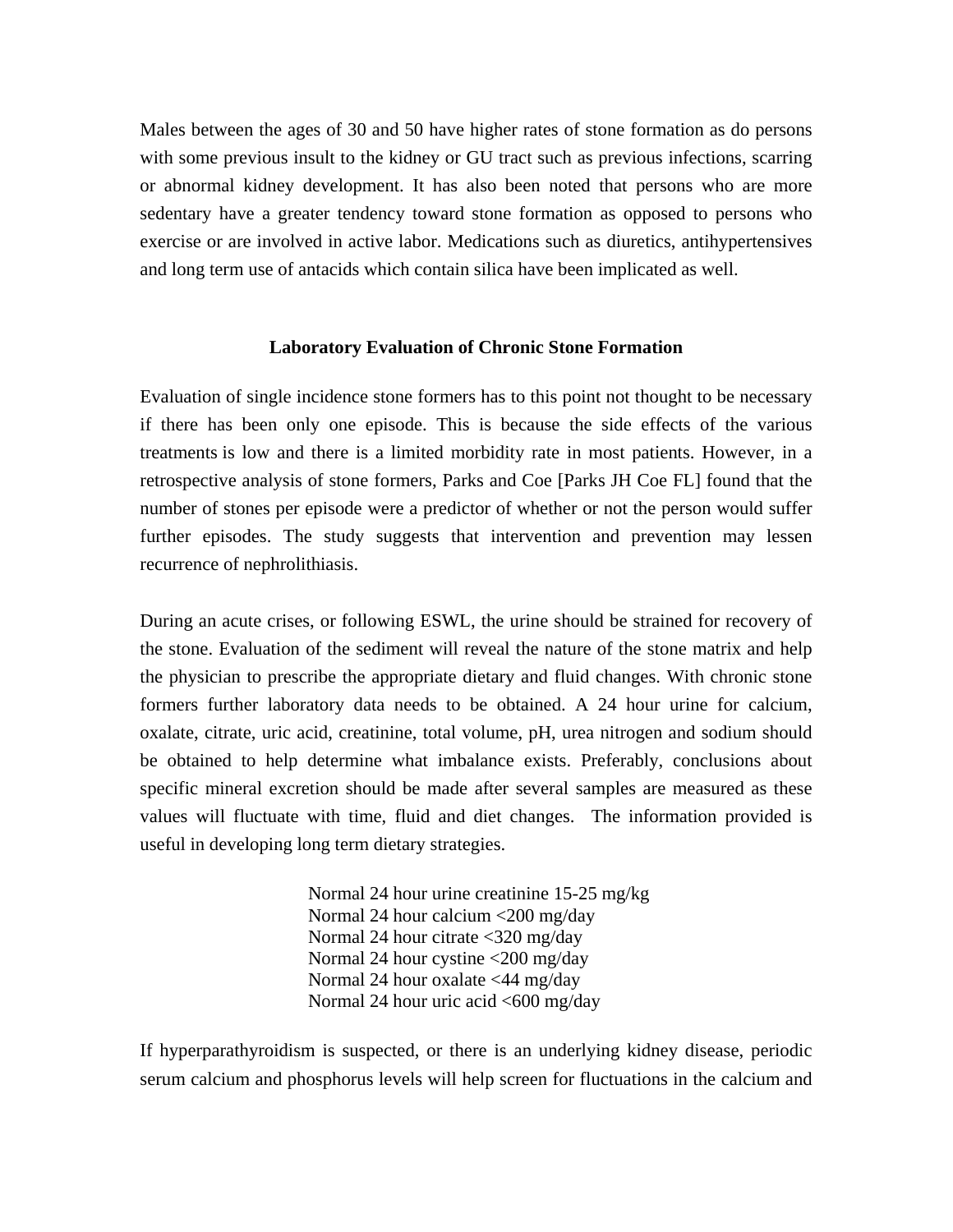phosphate balance. Using the following calculations will be helpful in monitoring this balance.

$$
Ca / P04 = 2.5 \t(N = 2.2 to 2.8)
$$
  
Ca X PO4 =  $\langle 40 (N = < 40)$ 

A urinary sodium/potassium ratio on a first morning urine has been shown to be significantly and independently associated with the prevalence of urinary stone disease in males and females between the ages of 25 to 74 years of age. Additionally, the urinary sodium/creatinine ratio was positively related to urinary stone disease while the potassium/creatinine ratio was inversely related. (There is an association between high urinary sodium and high urinary calcium as well as high urinary potassium and low urinary calcium.) [Stamler, et al.]

First morning fasting urinary pH levels have been suggested to have some predictive value for the formation of nephrolithiasis. Urine pH levels greater than 6.10 were found to be higher in known stone formers which the authors felt to be abnormal. [Chafe, L., Gault, M. H.]

#### **Medical Management**

Increased fluid intake will help pass most stones which are 5 mm or less in size. An initial abdominal x-ray should be obtained in order to locate the stone and measure its size. This will help in making management decisions initially as larger stones may need surgical or ESWL therapy.

ESWL therapy is most effective with stones measuring 5 mm up to 2 cm but begins to loose its effectiveness the larger they become. Struvite stones, depending upon the location and size may need surgical intervention, especially if they are causing renal impairment. While ESWL has had some success in eliminating stones there has been some concern that it has limitations in the pediatric population and that its role needs to be redefined. In a study examining ESWL's role in pediatric nephrolithiasis, surgery was ultimately needed in a large number of cases following treatment. [Losty, P. et al.] Despite the widespread clinical use of ESWL, the margin of safety for the kidney during shock wave application is largely unknown. In a study done on rabbits, dose-dependent moderate damage (subcapsular hemorrhage, interstitial hemorrhage, capsular tension and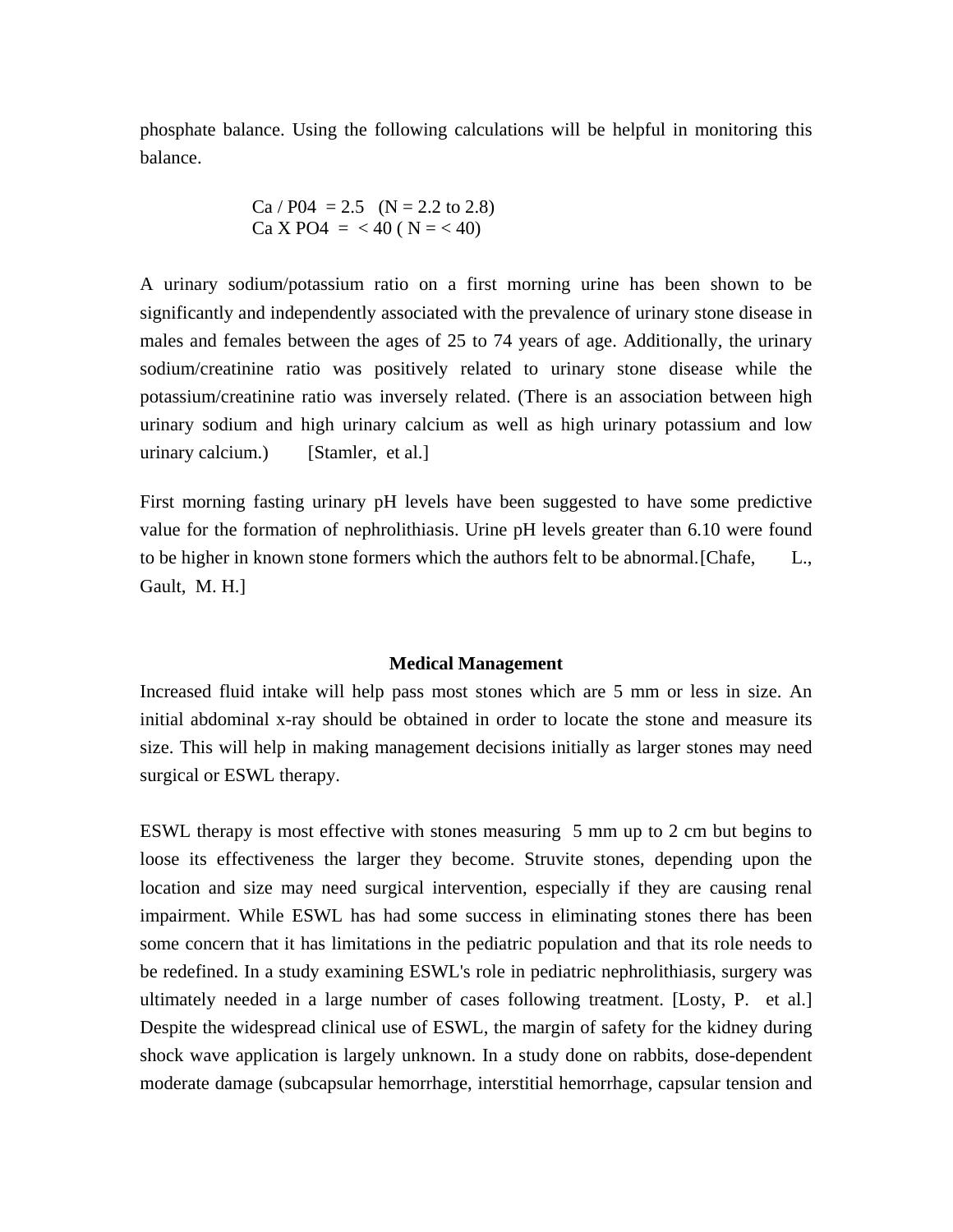perirenal hemorrhage) were noted in all kidneys at 24 hours following treatment. Evidence of permanent changes (some fibrosis, tubular and glomerular damage, chronic inflammatory alterations) was noted in long-term follow up, while a complete necrosis of the treated kidney was not encountered. [Karalezli, G. et al.] While ESWL is often the first choice of therapy its limitations are also well established: silent calyceal stones, calyceal diverticula stones, nephrolithiasis in horse-shoe kidneys, medullary sponge kidney, and residual fragments after ESWL. Other methods and further refinement of ESWL are currently being examined to decrease morbidity and the need for further invasive treatments. [Eisenberger F., Schmidt A.]

For smaller stones less than 5 mm , medical management is usually all that is necessary. Increasing the fluid intake and alkalizing the urine, if it is acidic, or acidifying it if it is alkaline, will help to make the stone more soluble and easier to pass. Demulcents such as Althea or Ulmus, coupled with a mild diuretic such as Galium or Zea mays also are useful. An anti infective such as Uva ursi or Barosma added will help to decrease the risk of infection.

In cases where there is severe colic from passage of the stone certain homeopathic preparations can help in alleviating the pain and with passage. Dioscorea administered in drop doses along with Piscidia and Belladonna will help with pain relief. Hot packs to the affected flank is also useful for pain relief and ureteral dilation.

In cases presenting with, or the development of sepsis, blood cultures are needed to identify the organism so that appropriate antibiotic therapy can be initiated. Blood cultures taken just before a rise in temperature and/or every 3 hours for a total of 3 blood draws is recommended. Ideally this should be accomplished before antibiotic therapy is initiated [Ravel pg 227].

### **Diet & Nutrition**

Predisposing dietary factors for the development of kidney stones have long been noted. Diets high in refined sugar not only decreases an enzyme needed to inhibit stone formation, but also eliminates minerals needed to balance calcium concentrations. High oxalate foods such as chocolate, spinach, peanuts, black teas and cola drinks predispose to stone formation. Diets high in red meat consumption or high purine intake as in pork, contributes to the formation of uric acid stones. Generally, diets which are devoid of vitamins and minerals tend to create an imbalance of nutrients which are needed to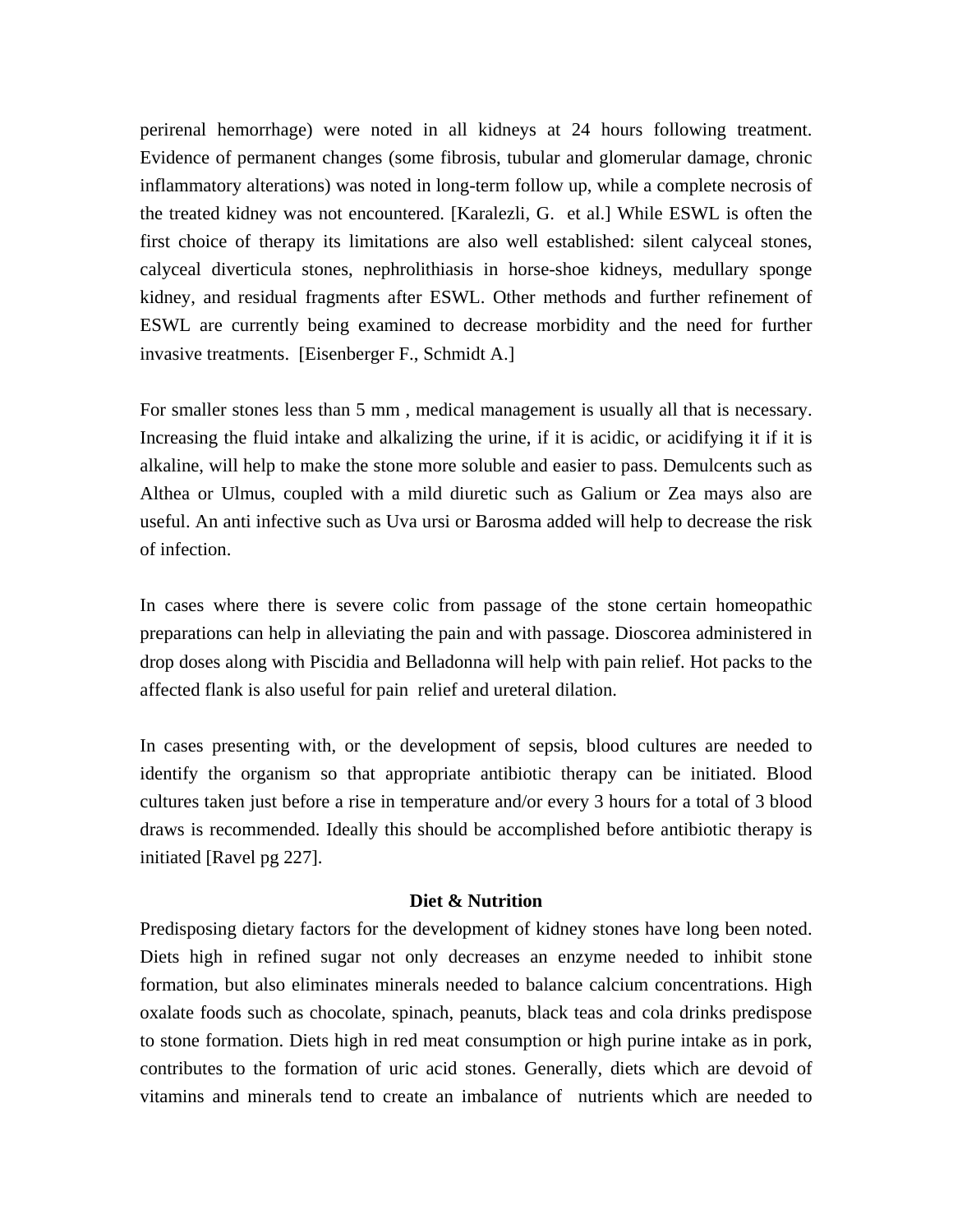maintain the solubility of urinary waste products. Conversely, persons whom consume higher amounts of fruits and vegetables, especially green leafy vegetables, have lower incidences of nephrolithiasis.

Specific nutrients such as Vitamin B6 (Pyridoxine) has been found to be lower in stone formers. Vitamin B6 controls the endogenous production of oxalic acid, which, when coupled with excess calcium, predisposes the person to calcium oxalate stone formation. High glutamic acid levels in urine decreases the precipitation of calcium oxalate crystals. Decreases of glutamic acid levels are often associated with a deficiency of Vitamin B6. [Pizzorno, Murray] Vitamin K deficiency has been shown to affect growth of calcium oxalate stones via its interaction with glutamic acid. While not the first nutrient to consider as being deficient in chronic stone formers, it should be considered if the patient suffers from chronic steatorrhea or malabsorption syndrome. [ Dharmsathaphorn, K., et al.] Citrate has been shown to decrease formation of calcium oxalate stones and is often found to be deficient in stone formers. Additionally, Taurine has been shown to lower urinary oxalate and may be used as a preventive in chronic stone formers.

Contrary to common belief, high doses of Vitamin C have not been shown to be the cause of stones. While urinary oxalate levels have been shown to be elevated with increasing Vitamin C supplementation, the increase may be due to in vitro conversion following elimination [Wandzilak et al].

Magnesium is usually deficient in stone formers as low magnesium intake has been linked to an increase in kidney stone formation by increasing the solubility of calcium oxalate stones. With an acute onset of kidney stones increasing the magnesium intake to 2 gm/d for 5 days followed by 500 mg twice a day will help to eliminate further stone formation and may act to decrease the size of an existing one. Magnesium should be given in higher doses on a continual basis for those patients who have had more than one episode of nephrolithiasis.

Glycosaminoglycans and other semi-synthetic sulfated polysaccharides have been shown to impede urolithiasis by preventing crystal adherence, correction of abnormal oxalate flux, inhibition of crystal growth and agglomeration and prevention of renal tubule damage. [Boeve, E., et al.]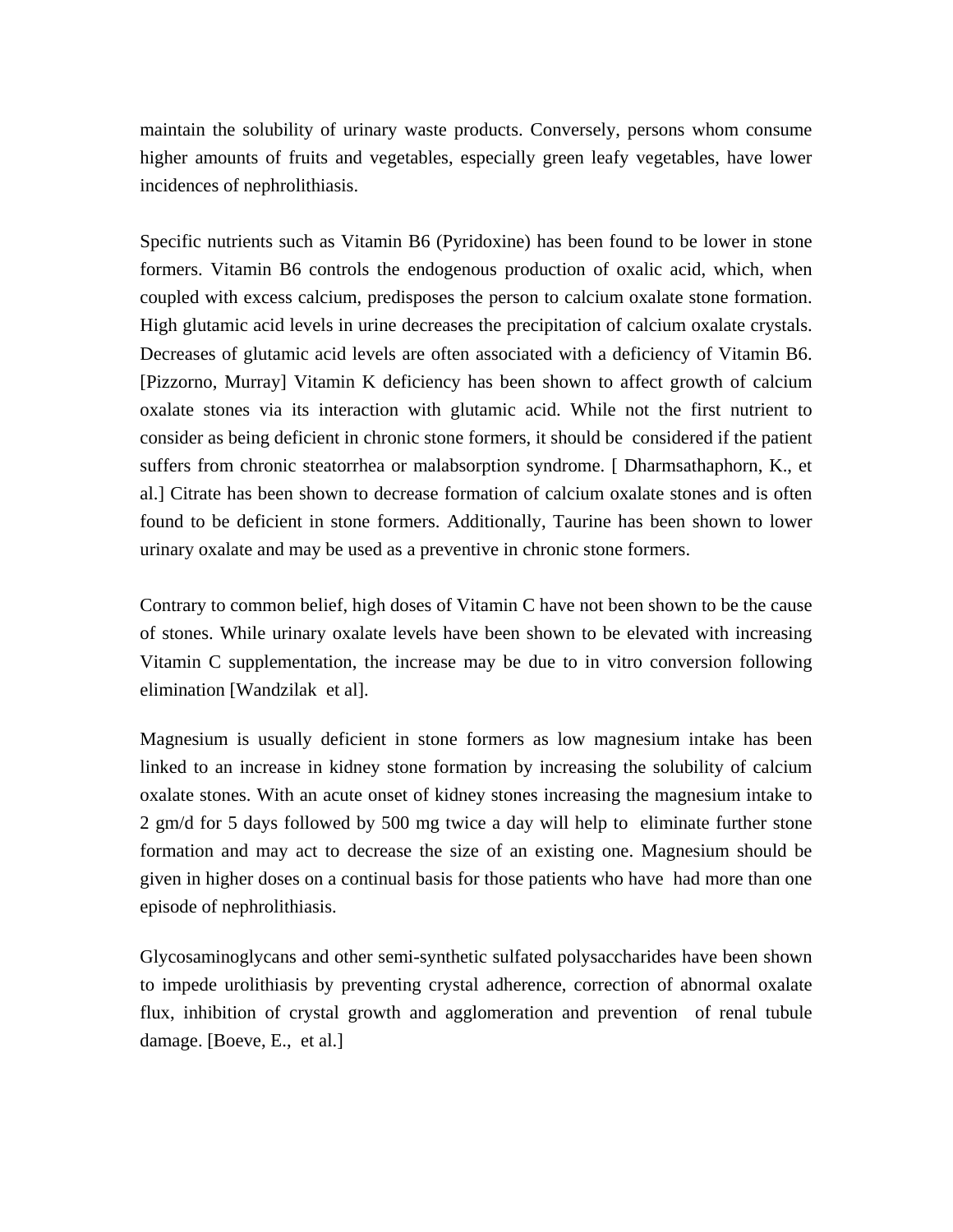Acidifying or alkalizing the urine is also of benefit, depending upon the type of stone and urinary pH. Urinary pH levels can be manipulated by the use of juices and minerals. In particular prunes, cranberry juice or plums can be used to acidify the urine while sodium bicarbonate may be utilized to alkalinize it. Sodium bicarbonate hydration of approximately 400 ml/m2 every 4 hours has been recommended to maintain a constant urine alkalinity [Kempke pg 600]. Orange juice has been shown to reduce the incidences of uric acid and increased the inhibition of stone formation similar to potassium citrate. Orange juice however was shown to increase urinary oxalate while not altering calcium excretion; in contrast to potassium citrate, which decreased urinary calcium without altering urinary oxalate. As mentioned previously, the elevation in urinary oxalate due to Vitamin C may be an aberration. Overall, orange juice was felt by the authors to be beneficial in the control of calcareous and uric acid nephrolithiasis. [Wabner, C.L., Pak, C.Y.]

For what ever reasons, the human body's responds to the presence of a kidney stone by increasing the thirst mechanism, as well as urinary out put. Therefore high fluid intake is the only nutritional modification that has been universally found to be useful in all forms of nephrolithiasis. Some centers have found that the use of oligomineral waters seems to be important as they can obtain a high urine volume with a low electrolytes concentration. [Di Silverio, F., D'Angelo, A.R.] It is recommended that patients drink at least

1500 ml of water in order to achieve the beneficial effects of water therapy.

While cystine stones are relatively rare in occurrence, dietary manipulation is also useful. Avoiding foods which are high in methionine such as wheat, soy, dairy products, fish, lima and garbanzo beans, mushrooms and nuts helps to diminish cysteine concentration. A table of foods with the levels of methionine can be consulted.

## **Herbal Medicines**

Herbal medicines have long played a role in the treatment and relief of nephrolithiasis. Used singly or in combination they act to increase diuresis, relieve pain and relax muscle spasm which often accompanies passage. While many herbal medicines affect the formation of kidney stones in some way, only a few exhibit a primary action for the condition. The beneficial effects caused by many herbal infusions on urolithiasis can be attributed to a disinfectant action as well as to the presence of saponins. Some solvent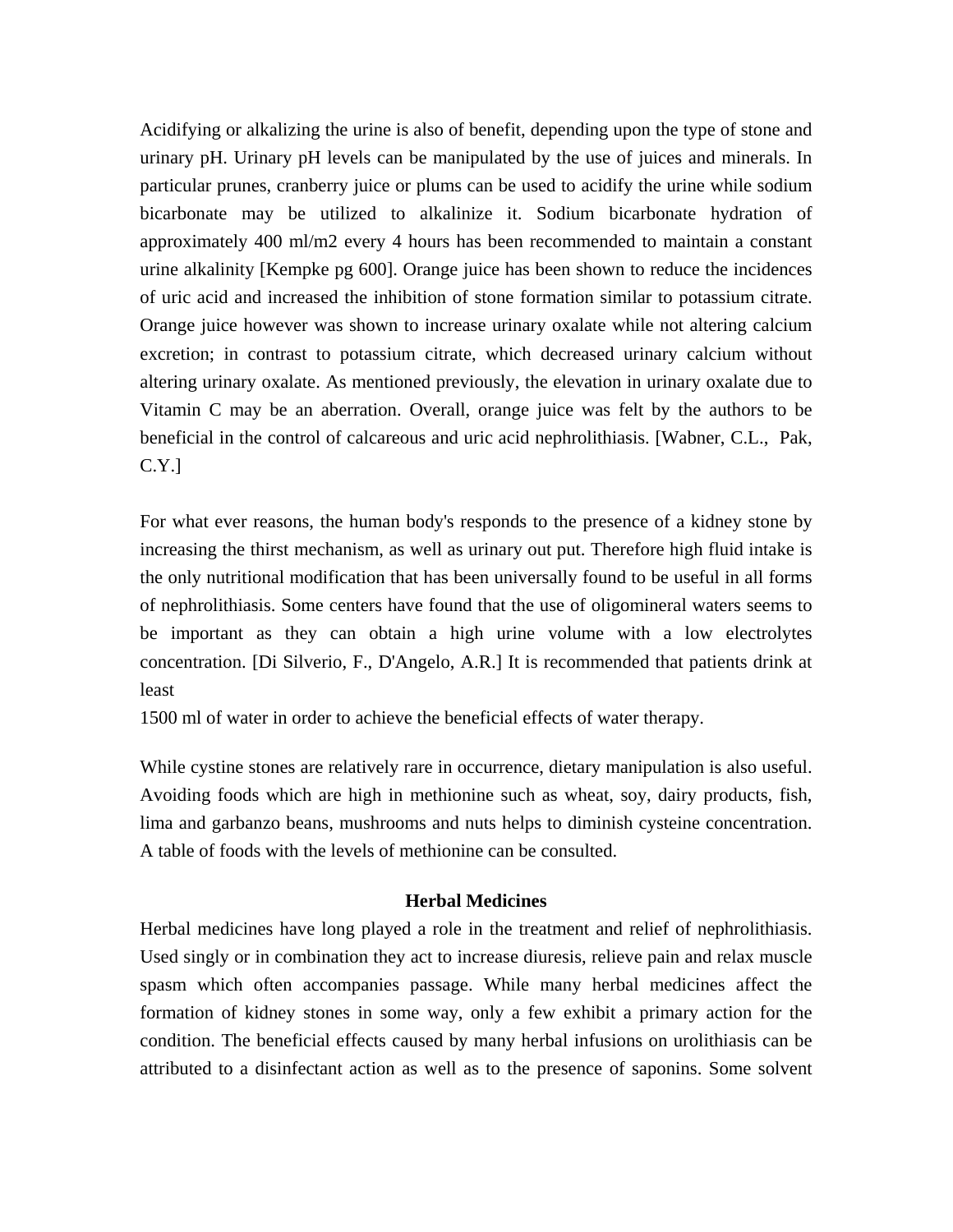action with respect to the disrupting the formation of uric stones is primarily due to their capacity to alkalinize the urine. [Grases, F. et al.]

Prescribing herbal medicines based on specific indications rather than generalized symptoms enhances their effectiveness. Some of the more commonly used herbal medicines during an acute episode of renal stone passage are listed. It is recommended that the guidelines for administering specific medications be followed in order to achieve optimal results.

## **Homeopathic Medicines**

Homeopathic medicines have achieved a stellar record of performance in the treatment of pain and spasm accompanying an acute attack of kidney stones. When administered during the attack it is frequently found that the stone is passed soon after with a cessation of pain and spasm. It is important when considering the use of any homeopathic medicine to note the size of the stone as it may be too large to pass through the vesicle-ureter junction. If this occurs, surgical intervention may be needed in order to dislodge it. Certainly, the administration of the correct medicine will soon be followed by changes in the clinical picture over the next few hours and will probably require an additional prescription to conclude the case.

Homeopathic medicines work well with other therapies such as hot packs, herbal medicines and vitamin therapy. Some of the more common homeopathic medicines and their indications are listed.

### **Hydrotherapy**

Certainly and increased oral fluid administration is in order unless there is a blockage of the ureter or kidney. Then, surgical, lazer or shock wave intervention is in order to dislodge the stone. For the passage of smaller stones, hot packs over the affected flank helps to relax tense muscles form pain and spasm, allowing easier passage of the stone. These can be left in place for considerable periods as long as they are wet packs and are not extracting moisture from the skin. Caution should be taken in the elderly and diabetics as they are less sensitive to heat and burning of the skin may ensue.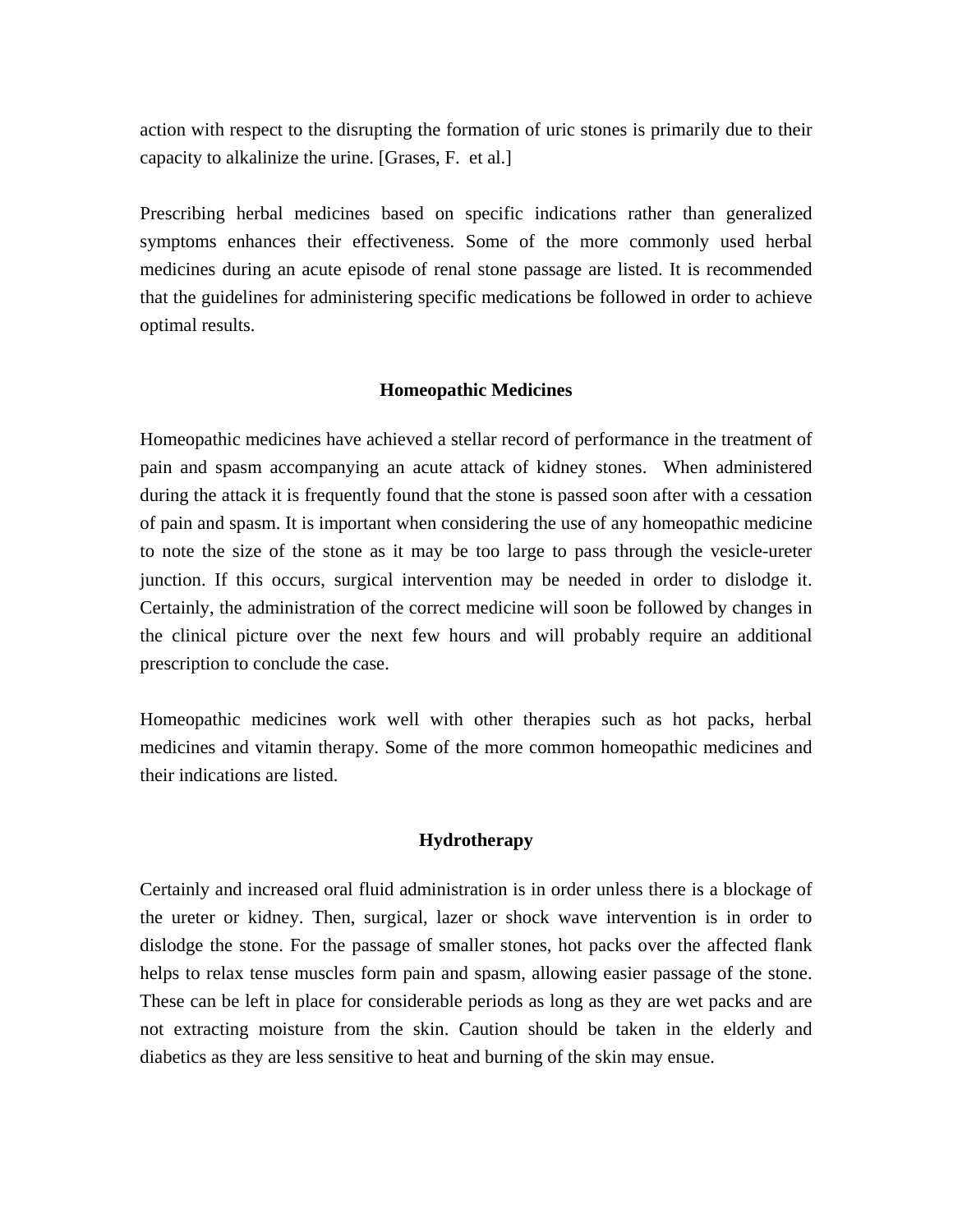## **Follow Up and Monitoring Outcomes**

Without intervention, follow up and preventive measures being taken, stone recurrence can reach 50% within 5 years.[pg 276 smith] With known stone formers, (i.e. greater than 2 episodes within the past year and/or a positive family history and 1 episode), periodic monitoring is in order. A routine urinalysis noting specific gravity, pH and the presence of hematuria as well as monitoring the patients diet and fluid and mineral intake should be done every 3 months. If the patient has not had a recurrence within the first year, then follow up every 6 months is sufficient.

#### **References:**

| <b>Dietary Salt and Renal Stone Disease</b><br>1997 349-506                                                                                                                                                             | Stamler, et al. The Lancet                    | Feb 15,                           |
|-------------------------------------------------------------------------------------------------------------------------------------------------------------------------------------------------------------------------|-----------------------------------------------|-----------------------------------|
| Glycosaminoglycans and Other Sulfated Polysaccharides in Calculogenesis of<br><b>Urinary Stones</b><br>1994;12:43-48                                                                                                    | Boeve, E., et al. World Journal of Urology    |                                   |
| Dietary Hypercalcuria in Patients Wtih Calcium Oxalate Stones<br>American Journal of Clinical Nutrition<br>al.                                                                                                          |                                               | Burtis, W., et<br>1994;60:424-429 |
| Magnesium Status in Idiopathic Calcium Urolithiasis - An Orientational Study in<br>Schmiedl, A & Schwille, P<br><b>Younger Males</b><br>European Journal of Clinical Chemistry and Clinical Biochemistry 1996;34:393-40 |                                               |                                   |
| Histopathologic effects of extracorporeal shock wave lithotripsy on rabbit kidney.<br>Karalezli, G. et al.                                                                                                              | Urol Res Vol. 21 no. 1 pp. 67-70              | Jan1993                           |
| Effect of Desmodium styracifolium-triterpenoid on calcium oxalate renal stones.<br>Hirayama, H. et al.                                                                                                                  | Br J Urol Vol. 71 no. 2 pp. 143-7             | Feb1993                           |
| Urinary calcium and oxalate excretion in children.<br>Pediatr Nephrol Vol. 9 no. 1 pp. 39-44                                                                                                                            | Feb1995                                       | Reusz, G. S. et al.               |
| <b>ESWL</b> and the future of stone management.<br>World J Urol Vol. 11 no. 1 pp. 2-6 1993                                                                                                                              | Eisenberger F Schmidt A                       |                                   |
| An increasing number of calcium oxalate stone events worsens treatment outcome.<br>Parks JH Coe FL                                                                                                                      | Kidney Int Vol. 45 no. 6 pp. 1722-30 Jun 1994 |                                   |
| Urolithiasis and phytotherapy.<br>26 no. 5 pp. 507-11<br>1994                                                                                                                                                           | Grases, F. et al.                             | Int Urol Nephrol Vol.             |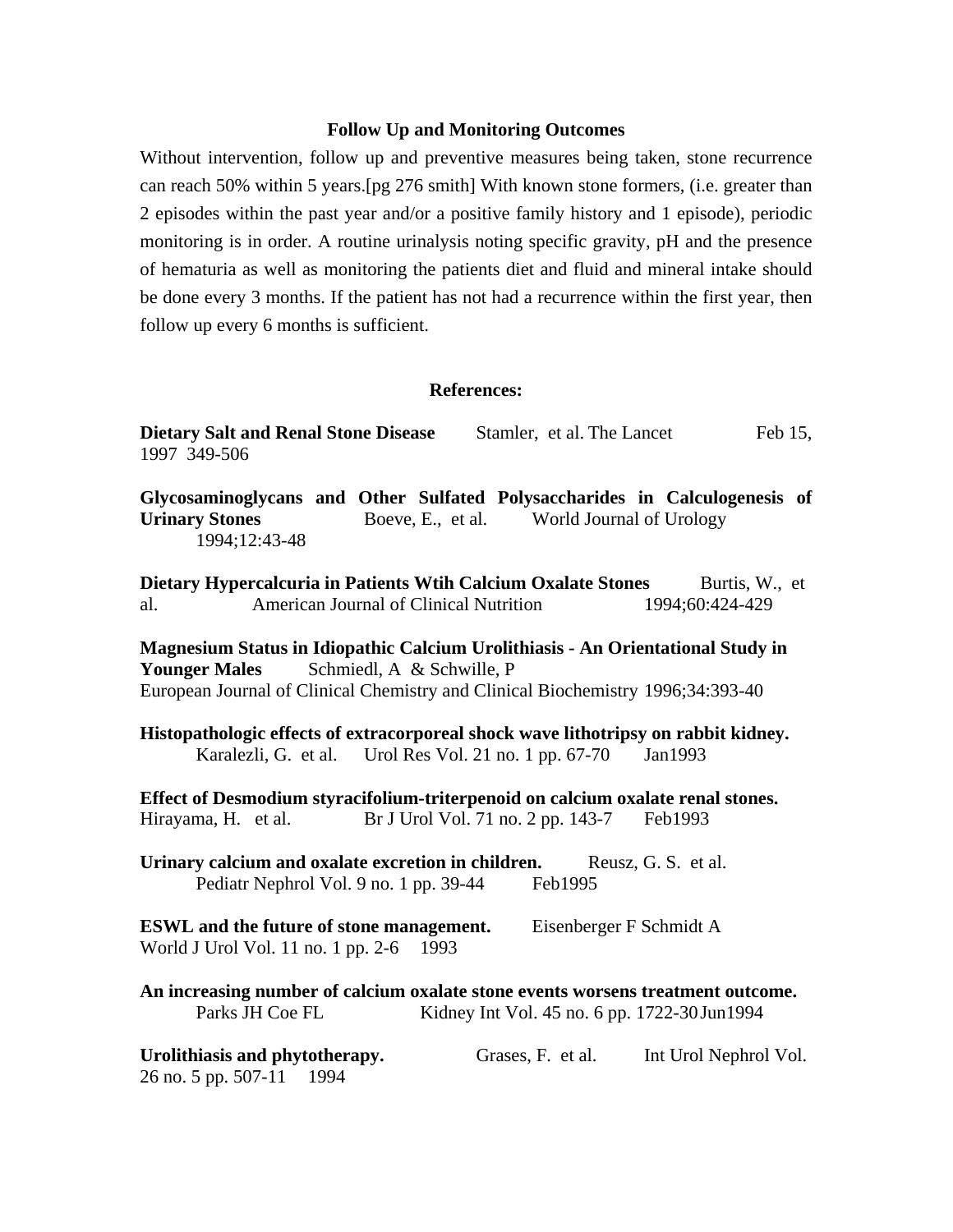| Effect of orange juice consumption on urinary stone risk factors. Wabner, C.L., Pak,                                                                                    |                                                              |                                  |         |          |
|-------------------------------------------------------------------------------------------------------------------------------------------------------------------------|--------------------------------------------------------------|----------------------------------|---------|----------|
| C.Y.,                                                                                                                                                                   | J Urol Vol. 149 no. 6 pp. 1405-8 Jun1993                     |                                  |         |          |
| Nephrolithiasis in pregnancy.                                                                                                                                           |                                                              | Maikranz, P. et al.              |         |          |
| <b>Baillieres Clin Obstet Gynaecol</b>                                                                                                                                  |                                                              | Vol. 8 no. 2 pp. 375-86          |         | 1994 Jun |
| [The effect of takusha and kagosou on calcium oxalate renal stones in rats]<br>Jun1995                                                                                  | Yamaguchi, S. et al. Hinyokika Kiyo Vol. 41 no. 6 pp. 427-31 |                                  |         |          |
| Tamm-Horsfall glycoprotein and calcium nephrolithiasis.                                                                                                                 |                                                              |                                  |         |          |
| Hess, B.                                                                                                                                                                | Miner Electrolyte Metab Vol. 20 no. 6 pp. 393-8              |                                  |         | 1994     |
| First morning urine pH in the diagnosis of renal tubular acidosis with<br>nephrolithiasis.<br>Clin Nephrol Vol. 41 no. $3$ pp. 159-62                                   | Chafe, L., Gault, M. H.                                      | Mar1994                          |         |          |
| Aspects of the Influence of Magnesium Ions on the Formation of Calcium Oxalate<br>Wunderlich, W.                                                                        | Urol Res                                                     | $9:157-160$                      | 1981    |          |
| <b>Textbook of Natural Medicine</b><br><b>JBC</b> Publications                                                                                                          |                                                              | Pizzorno & Murray<br>Seattle, WA | 1987    |          |
| Increased Risk of Nephrolithiasis in Patients with Steatorrhea Dharmsathaphorn, V.,<br>Dig Dis Sci 27:401-405<br>et al                                                  |                                                              | 1982                             |         |          |
| Possible link between vitamin D and hyperoxaluria in patients with renal stone<br>disease.                                                                              | Giannini, S., Nobile, M. et al.                              |                                  |         |          |
| Clin Sci (Colch) Vol. 84 no. 1 pp. $51-4$                                                                                                                               |                                                              |                                  | Jan1993 |          |
| [Prevention of renal calculosis: efficacy of Fiuggi water cure. Research Group on<br><b>Renal Calculosis]</b><br>Arch Ital Urol Androl Vol. 66 no. 5 pp. 253-8 1994 Dec | Di Silverio, F., D'Angelo, A.R.                              |                                  |         |          |
| Regional variation in nephrolithiasis incidence and prevalence among United States<br>men.                                                                              | Curhan, G.C. et al.                                          |                                  |         |          |
| J Urol Vol. 151 no. 4 pp. 838-41                                                                                                                                        |                                                              | Apr 1994                         |         |          |
| Limitations of extracorporeal shock wave lithotripsy for urinary tract calculi in<br>young children.<br>J Pediatr Surg Vol. 28 no. 8 pp. 1037-9 Aug1993                 | Losty, P. et al.                                             |                                  |         |          |
| Aetiology of nephrolithiasis in north Indian children. Hari, P. et al. Pediatr                                                                                          |                                                              |                                  |         |          |

Nephrol Vol. 9 no. 4 pp. 474-5 1995 Aug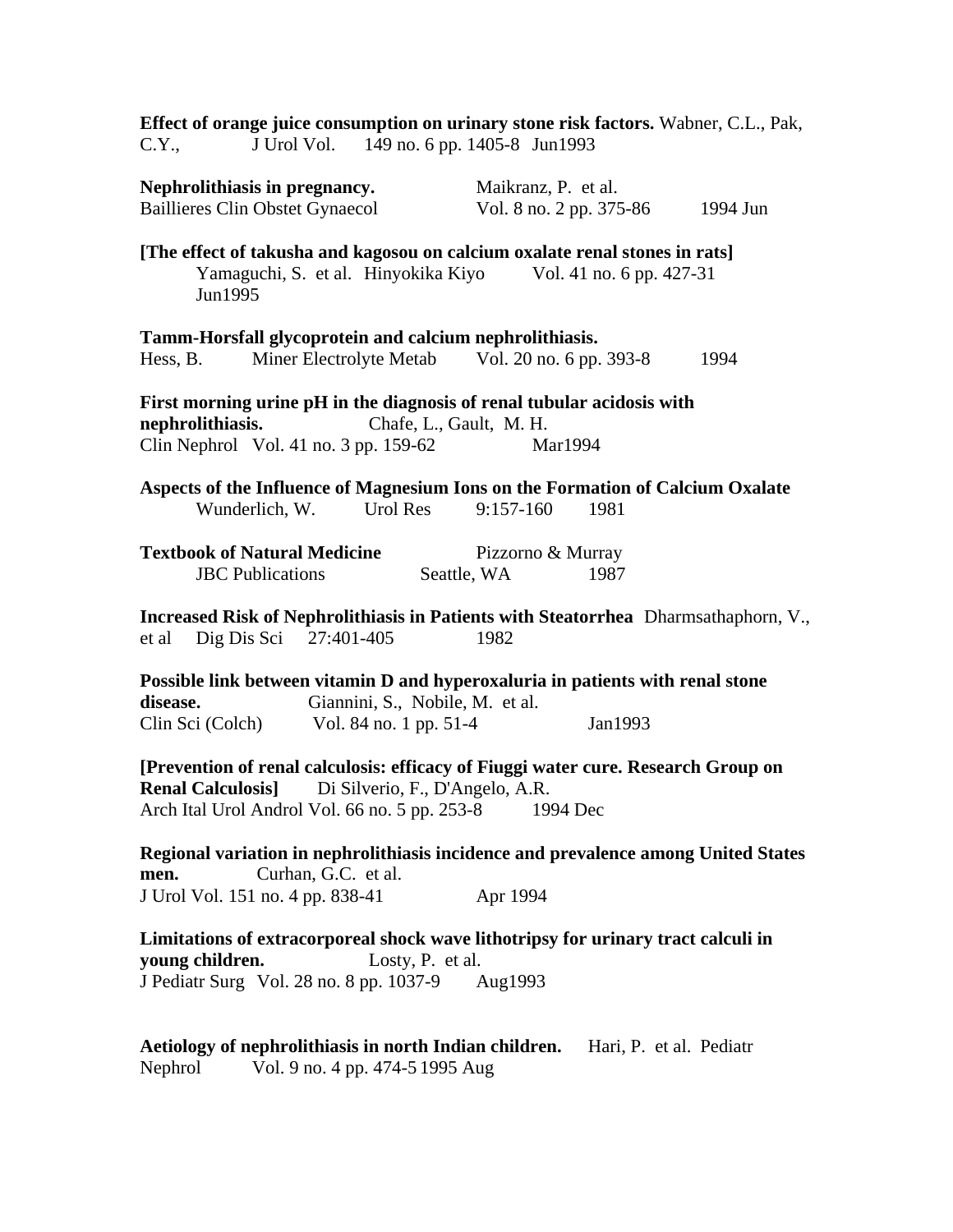| Bedside Diagnostic Examiner DeGowan & DeGowan<br>Macmillan New York 1984                                                                      |                       | 4th Edition                               |  |  |
|-----------------------------------------------------------------------------------------------------------------------------------------------|-----------------------|-------------------------------------------|--|--|
| <b>Practice of Medicine Vol.II C. Bartlett M.D.</b><br>Hahnamann Press, Phila.                                                                | 1924                  |                                           |  |  |
| <b>Urinary Remedies</b><br>H. Willaims M.D.<br>Journal of American Institute of Homeopathy Dec. 1979                                          |                       |                                           |  |  |
| <b>Urinary Remedies</b> M. Blackie M.D., F.F. Hom.<br>The British Homeopathic Journal 1978                                                    |                       |                                           |  |  |
| <b>Nephritis and Nephrosis</b> R. Schmidt M.D., Ed.<br>Pacific Coast Journal of Homeopathy - Review of French Literature                      |                       | 1939                                      |  |  |
| Materia Medica With Repertory W. Boericke M.D. 9th Ed. Boericke & Runyon<br>Phila.<br>1927                                                    |                       |                                           |  |  |
| The Homeopathic Emergency Guide - A Quick Reference Handbook to Effective<br>Homeopathic Care T. Kruzel N.D.<br>North Atlantic Books Berkeley | 1992                  |                                           |  |  |
| <b>Smith's General Urology</b> Tanagho, E & McAninch, J et al.<br>14th Ed<br>Appleton & Lange                                                 | 1995                  |                                           |  |  |
| The Merck Manual 14th Edition 1983                                                                                                            |                       | MSD Rahway, NJ                            |  |  |
| <b>Current Pediatric Diagnosis &amp; Treatment 8th Edition</b><br>Kempe, Silver, O"Brien Lange Medical Publications 1984                      |                       |                                           |  |  |
| <b>Laboratory Test Handbook</b><br>Baltimore<br>Wilkins                                                                                       | 2nd Edition           | 1990 Jacobs et al. Williams &             |  |  |
| The Influence of Zea mays on Urinary Risk Factors for Kidney Stones in Rats<br>Grases, F., et al.<br>1993                                     | Phytotherapy Research | Vol 7, 146-149                            |  |  |
| Long Term Follow-Up in Patients with Cystine Urinary Calculi Treated by<br><b>Percutaneous Ultrasonic Lithotrypsy</b>                         |                       |                                           |  |  |
| Knoll, L., Segura, J., Patterson, D., et al.                                                                                                  | J Urol                | 140:246-248 1988                          |  |  |
| <b>Clinical Laboratory Medicine: Clinical Application of Laboratory Data</b><br>5 th Edition<br>Ravell, R.<br>Chicago                         |                       | <b>Year Book Medical Publications Inc</b> |  |  |